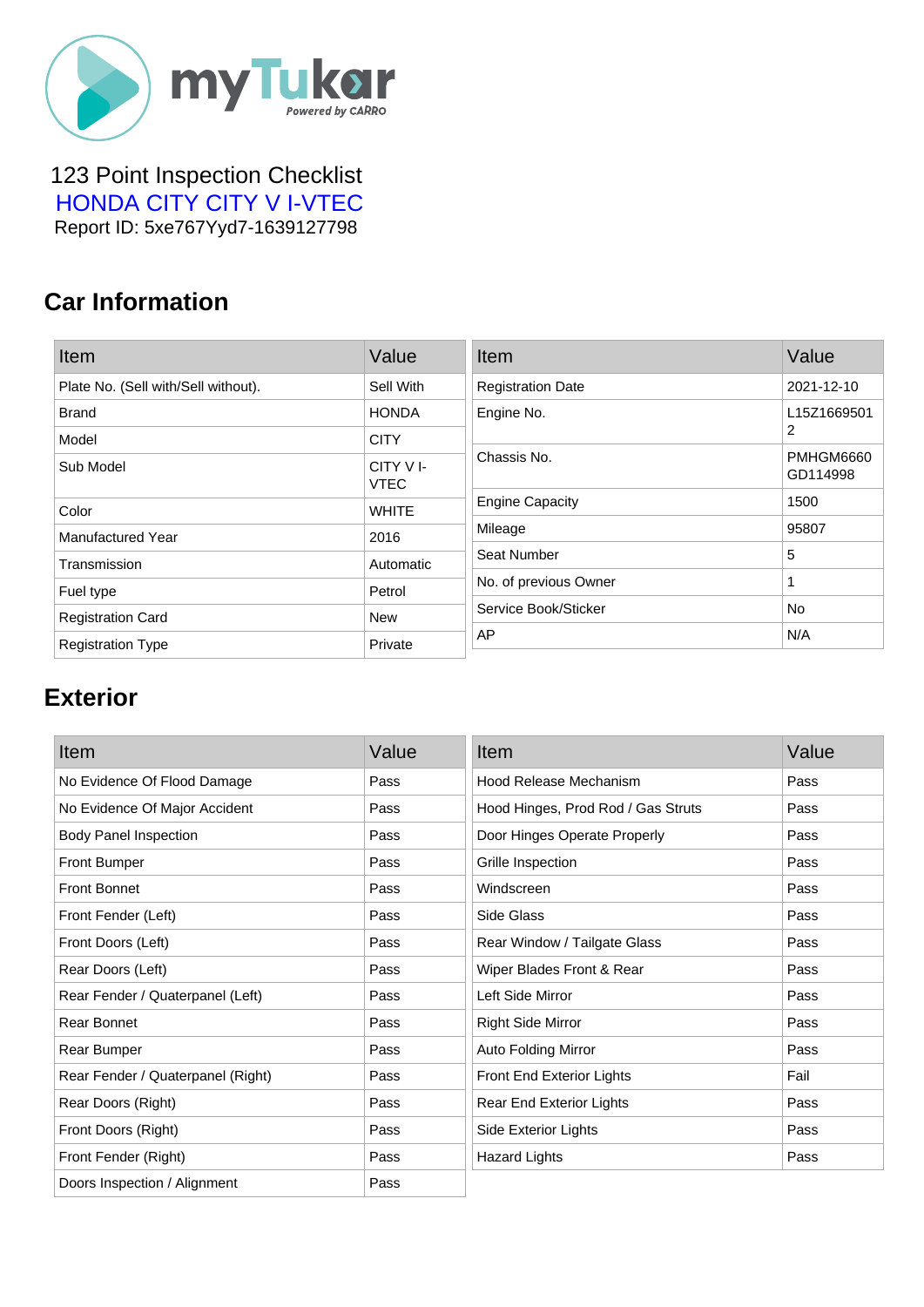## **Interior**

| Item                                 | Value | Item                                         | Value |
|--------------------------------------|-------|----------------------------------------------|-------|
| Airbags                              | 6     | Sun Visors, Vanity Mirror & Light            | Pass  |
| Safety Belts                         | Pass  | Dashboard                                    | Pass  |
| Radio / Cassette / Cd/Dvd Player     | Pass  | Dashboard Drawer                             | Pass  |
| Antenna                              | Pass  | <b>Interior Carpet</b>                       | Pass  |
| Alarm / Theft Deterrent System       | Pass  | <b>Floor Mats</b>                            | Pass  |
| <b>Speakers</b>                      | Pass  | Door Trim & Door Panels                      | Pass  |
| Reverse Camera                       | Pass  | Headlining                                   | Pass  |
| Air Conditioning System              | Pass  | <b>Front Seat</b>                            | Pass  |
| Air Conditioning Switch Panel        | Pass  | <b>Rear Seat</b>                             | Pass  |
| Center Armrest / Console             | Pass  | Seat & Head Restraint Adjustment             | Pass  |
| <b>Front Aircon Vents</b>            | Pass  | <b>Folding Seats</b>                         | Pass  |
| <b>Rear Aircon Vents</b>             | Pass  | <b>Heated Seats</b>                          | N/A   |
| Clock                                | Pass  | <b>Cooled Seats</b>                          | N/A   |
| Tilt / Telescopic Steering Wheel     | Pass  | Sunroof / Moonroof                           | N/A   |
| <b>Steering Wheel Controls</b>       | Pass  | Convertible Top                              | N/A   |
| <b>Steering Wheel Condition</b>      | Pass  | Door Handles                                 | Pass  |
| Horn                                 | Pass  | Push Start Button System                     | Pass  |
| <b>Indicator Light</b>               | Pass  | <b>Central Locking System</b>                | Pass  |
| <b>Warning Light</b>                 | Pass  | <b>Power Window Controls</b>                 | N/A   |
| <b>Tripmeter And Odometer</b>        | Pass  | <b>Remote Boot Release</b>                   | Pass  |
| Windscreen Wipers Switch             | Pass  | Fuel Cap Release                             | Pass  |
| Rear Window Wiper Switch             | N/A   | Luggage Compartment Trim & Cargo Net         | Pass  |
| <b>Paddle Shifters</b>               | N/A   | Luggage Compartment Light                    | Pass  |
| Interior Courtesy, Dome & Map Lights | Pass  | Luggage Board                                | Pass  |
| <b>Outside Rear View Mirrors</b>     | N/A   | Parcel Shelf / Speaker Board / Tonneau Cover | Pass  |
| Ashtrays                             | Pass  | Jack & Tool Kit                              | Pass  |
| Gear Knob                            | Pass  | Spare Tyre                                   | Pass  |
| Handbrake / Footbrake Lever          | Pass  |                                              |       |

# **Underbody**

| Item                  | Value | Item                             | Value |
|-----------------------|-------|----------------------------------|-------|
| <b>Exhaust System</b> | Pass  | Wheel Covers & Center Caps       | Pass  |
| 4X4 Operation         | N/A   | Rack And Pinion, Linkage & Boots | Pass  |
| Front Tyre (Left)     | Pass  | Control Arms & Ball Joints       | Pass  |
| Rear Tyre (Left)      | Pass  | Tie Rods & Idler Arm             | Pass  |
| Front Tyre (Right)    | Pass  | Sway Bars, Links & Bushings      | Pass  |
| Rear Tyre (Right)     | Pass  | Wheel Alignment                  | Pass  |
| <b>Rims</b>           | Fail  |                                  |       |